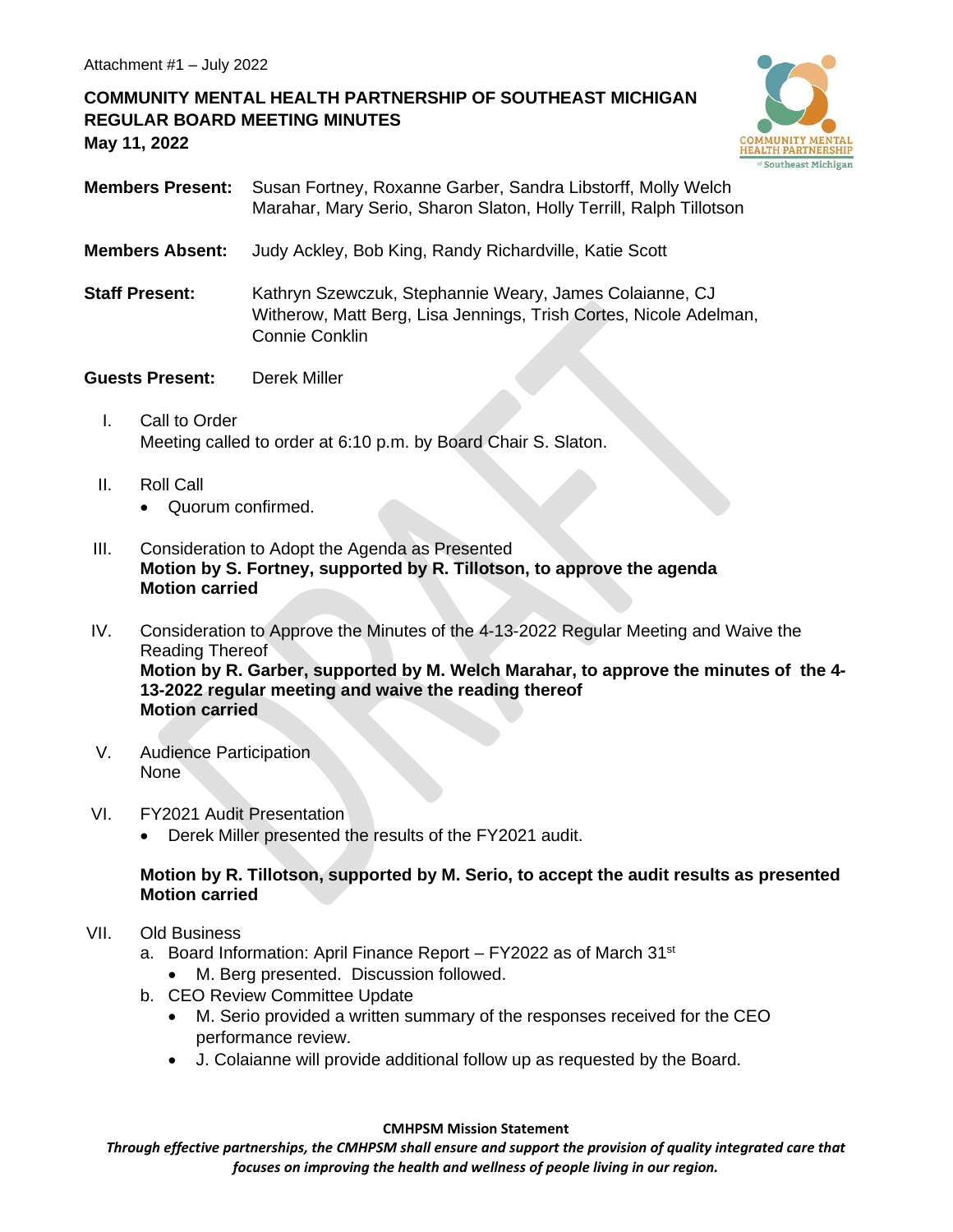# **Motion by M. Serio, supported by R. Tillotson, to accept the Summary of Input for J. Colaianne's Performance Review for 2022 Motion carried** Roll Call Vote Yes: Fortney, Garber, Libstorff, Welch Marahar, Serio, Slaton, Terrill, Tillotson No: Absent: Ackley, King, Richardville, Scott

#### **Motion by M. Serio, supported by R. Tillotson, to authorize S. Slaton to work with J. Colaianne on terms for the next CEO contract, with consultation from the PIHP's attorney, and to extend the contract term from 3 years to 5 years. Motion carried**

Roll Call Vote Yes: Garber, Welch Marahar, Serio, Slaton, Terrill, Tillotson No: Fortney, Libstorff

Absent: Ackley, King, Richardville, Scott

- S. Fortney and S. Libstorff noted that their vote was due to the 5-year term and was not a vote of opposition to offering J. Colaianne a new contract.
- c. Bylaws Committee Update
	- The process to revise the bylaws involves going to CMH boards for approvals.
	- Rather than updating the bylaws, the Regional Board will define "attendance" in the Board Policy Manual instead. Updated language will state that a board member will only be counted as present at a meeting if they meet the Open Meetings Act quorum requirement.
	- Only board members attending in person are able to participate in discussions and vote, per the Open Meetings Act. Board members attending a meeting remotely will only be able to offer comments during the Audience Participation portion of the meeting.
	- The revised Board Policy Manual will be reviewed at the July Regional Board meeting.
- d. Board Action: Renew Board Governance Policies

### **Motion by M. Welch Marahar, supported by S. Fortney, to approve the renewal of the Board Governance Policies:**

- **CMHPSM CEO Authority – Employee Position, Control and Compensation**
- **CMHPSM CEO General Scope of Authority**
- **Procurement**
- **Conflict of Interest Policy**
- **Investing**

### **Motion carried**

### Roll Call Vote

Yes: Fortney, Garber, Libstorff, Welch Marahar, Serio, Slaton, Terrill, Tillotson No:

Absent: Ackley, King, Richardville, Scott

- e. Board Information: Revised Strategic Plan Metrics
	- J. Colaianne presented the revised Strategic Plan Goal metrics. Discussion followed.
	- Board requested that a definition of quadruple aim be added to the document.

### **CMHPSM Mission Statement**

*Through effective partnerships, the CMHPSM shall ensure and support the provision of quality integrated care that focuses on improving the health and wellness of people living in our region.*